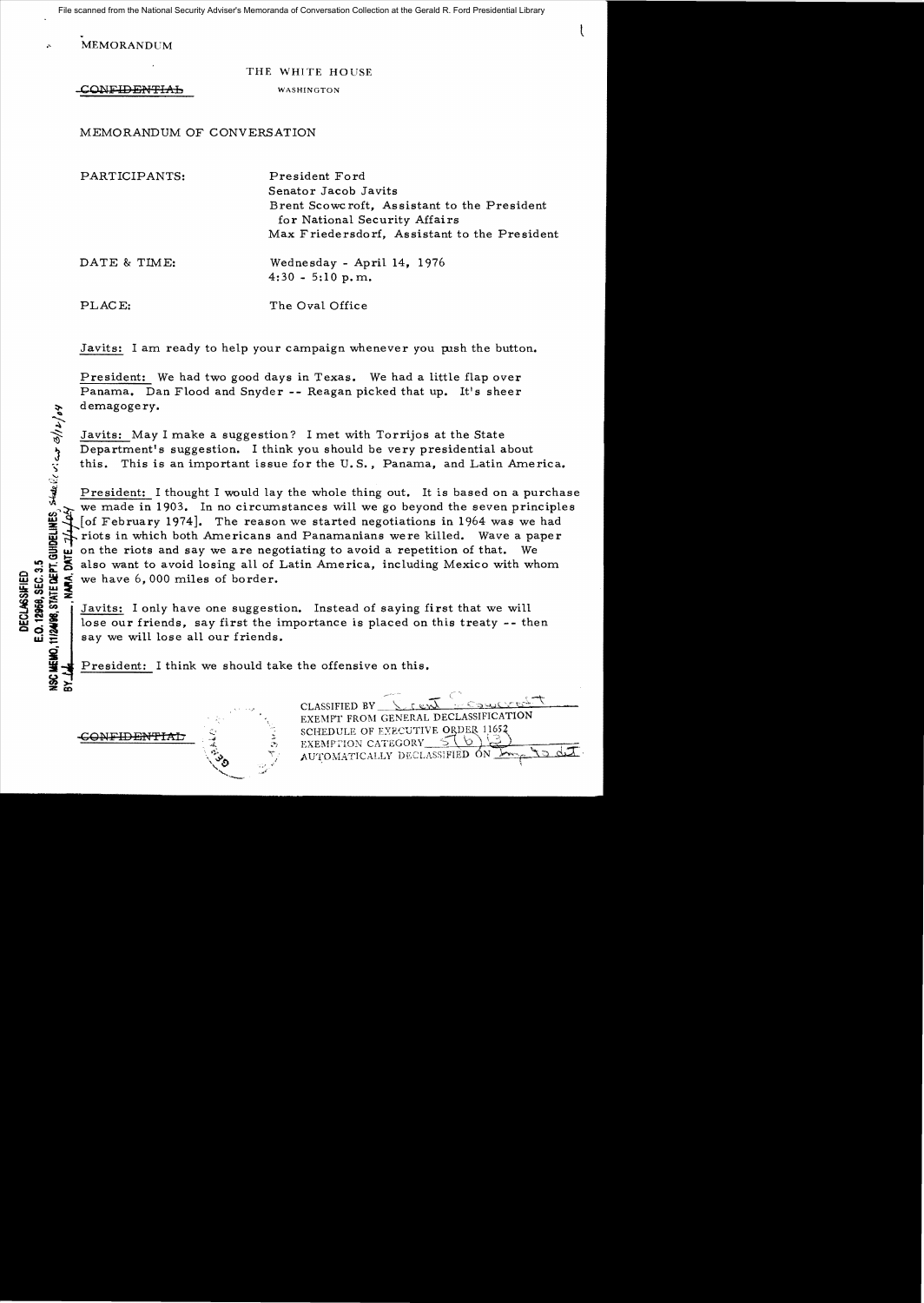## (CONFIDENTIAL) - 2 -

,

Javits: I agree. Be the President.

I would like you to instruct me as I leave for the Middle East. I am the senior Jewish legislator. I must say you have an advisor who has his fingers on the Jewish pulse in Max Fisher. I will see all the Israeli leaders and I think I can be of help.

President: Let me break it into several parts. First Lebanon. We sent Dean Brown over there to take charge two weeks ago. Hussein told me the Christians would be wiped out and Asad would intervene within 48 hours. We thought Asad would be important in settling it but we didn't think military measures were the way because the Israelis would react. We urged them not to move -- they had troops there in disguise -- and we asked Israel not to do anything.

They are now working out the political arrangements. [Describes] Hopefully we can end up with a stable government in Lebanon. Please tell Asad we think he has been a real statesman. He has done a fine job -- he has reduced the power of the PLO. Tell him we will work with him for a good settlement.

Please also thank Rabin for his restraint. Even though 3,000 or so Syrian troops were there, the Israelis kept their cool. Sadat, while he backed the wrong guy, has not really jumped in. Tell Rabin there is no Administration that has given so much to Israel. We do have this difficulty of the Transition Quarter. Would you tell him that even though you don't agree, I have a paradox. With all the vetoes I have exercised on domestic programs I just can't support a Middle East inc rease. I just can't in principle give in.

Javits: Obviously you aren't going to give in. It isn't a matter of need - Israel and Egypt both need it badly. I would hope you could look at some sort of minimal arrangement we might work out. The one thing I wish to avoid is a confrontation between you and the Jewish community this year. That is why we worked the C-130's. I think the Jewish community is going to have to assert itself. It is not that Israel isn't trying, but everyone at times needs a little Dutch Uncle talking. They are too close to the problem and it is their existence.

President: These West Bank elections the other day are ominous. I think that is a very troublesome development.

-GONF1D:Et-l'FIAb

 $\mathcal{L}_{\mathcal{O}}$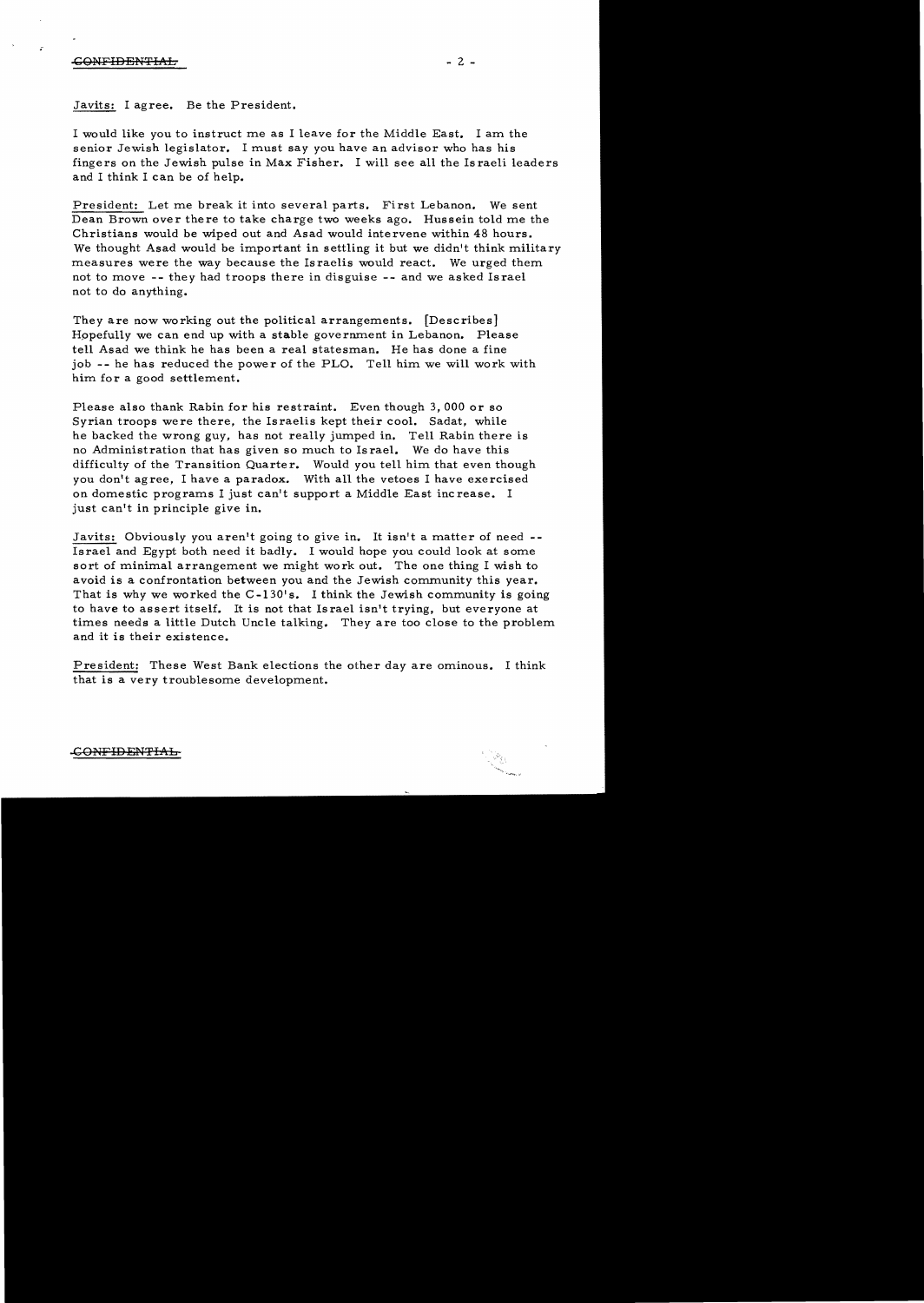## -CONFIDB:NTIAb - 3 -

Javits: Yes. But you have to give Israel credit for being willing to hold them. There is one thing -- renewal of UNDOF. Isn't Lebanon an excuse for renewal?

President: Until Lebanon, we were trying to get something going which could serve as an excuse. Lebanon might be the vehicle. You can tell him we will work with him in Lebanon and elsewhere, but we think it essential that renewal take place.

Javits: Hussein and Asad are getting close. Is it possible that we could get a reversal of Rabat and have Jordan negotiate with Israel?

President: We explored with Rabin every option, including that one and a negotiation on all three fronts. Rabin didn't reject that possibility, did he?

Scowcroft: No. Hussein has greater problems with it than with Rabin.

President: Yes. Hussein can't negotiate unless the Arabs invite him to.

Scowcroft: Except as a tripartite negotiation.

Javits: You don't think we can't move in an election year?

President: I would prefer it.

Javits: That is my strong feeling. I think it would be good for everyone.

President: Didn't you advise against Solidarity Sunday?

Javits: That is right. I don't know the reaction, and it is a political campaign. The President shouldn't barge in on a Sunday of devotion.

President: I feel that strongly. I have seen politicians lose badly by barging in. How about Betty?

Javits: That would be divine.

I have two points: On the settlements you must be for individual rights however the territorial issue comes out. So the people will be protected whatever happens. The other is the economic future in the Middle East.

## GONEIDENTIAL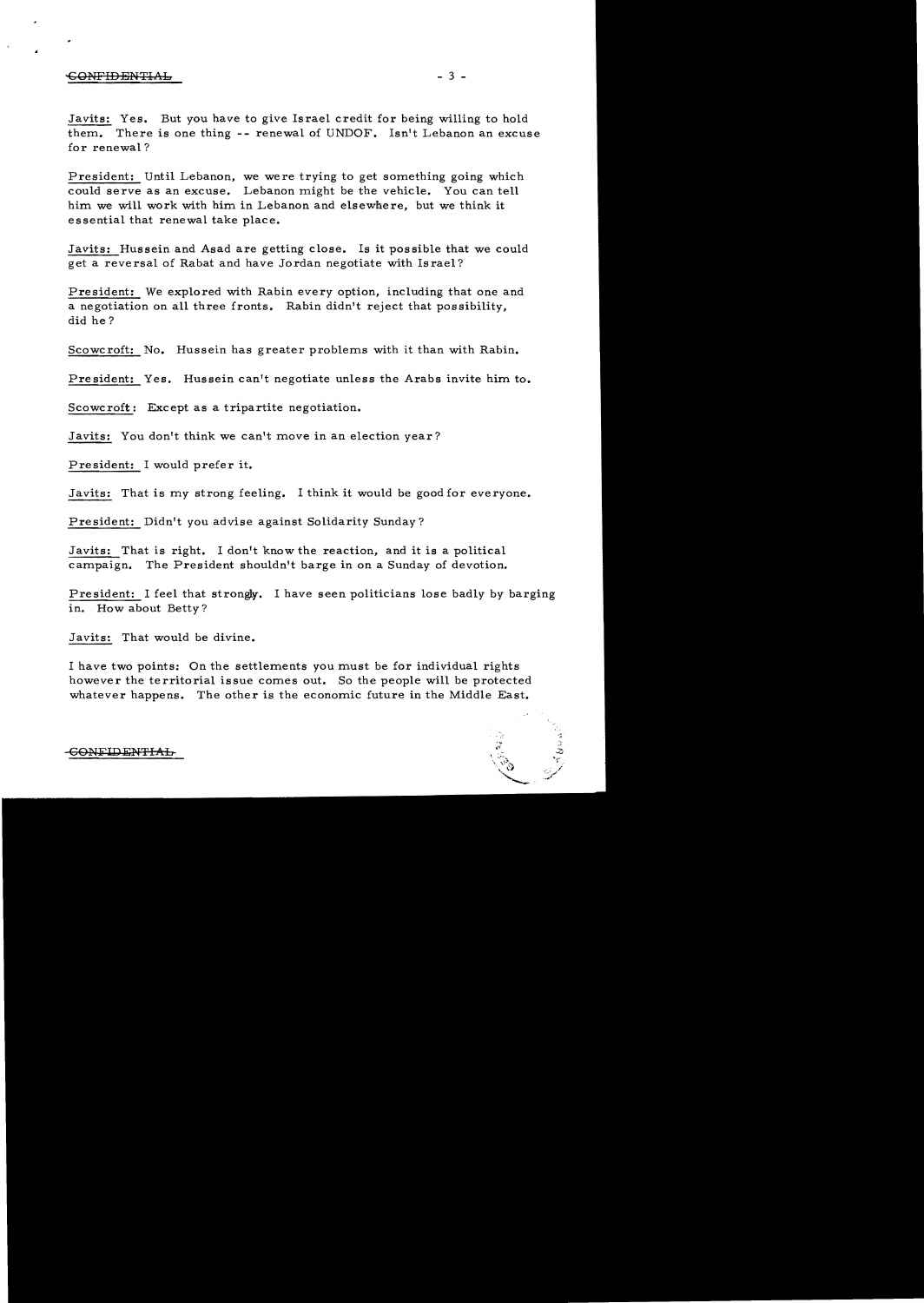## -GONFID ENTIAL - 4 -

You should say you see a Middle East future where it is one, a common market, all working for the progress of all.

President: That is a good idea.



CONFIDENTIAL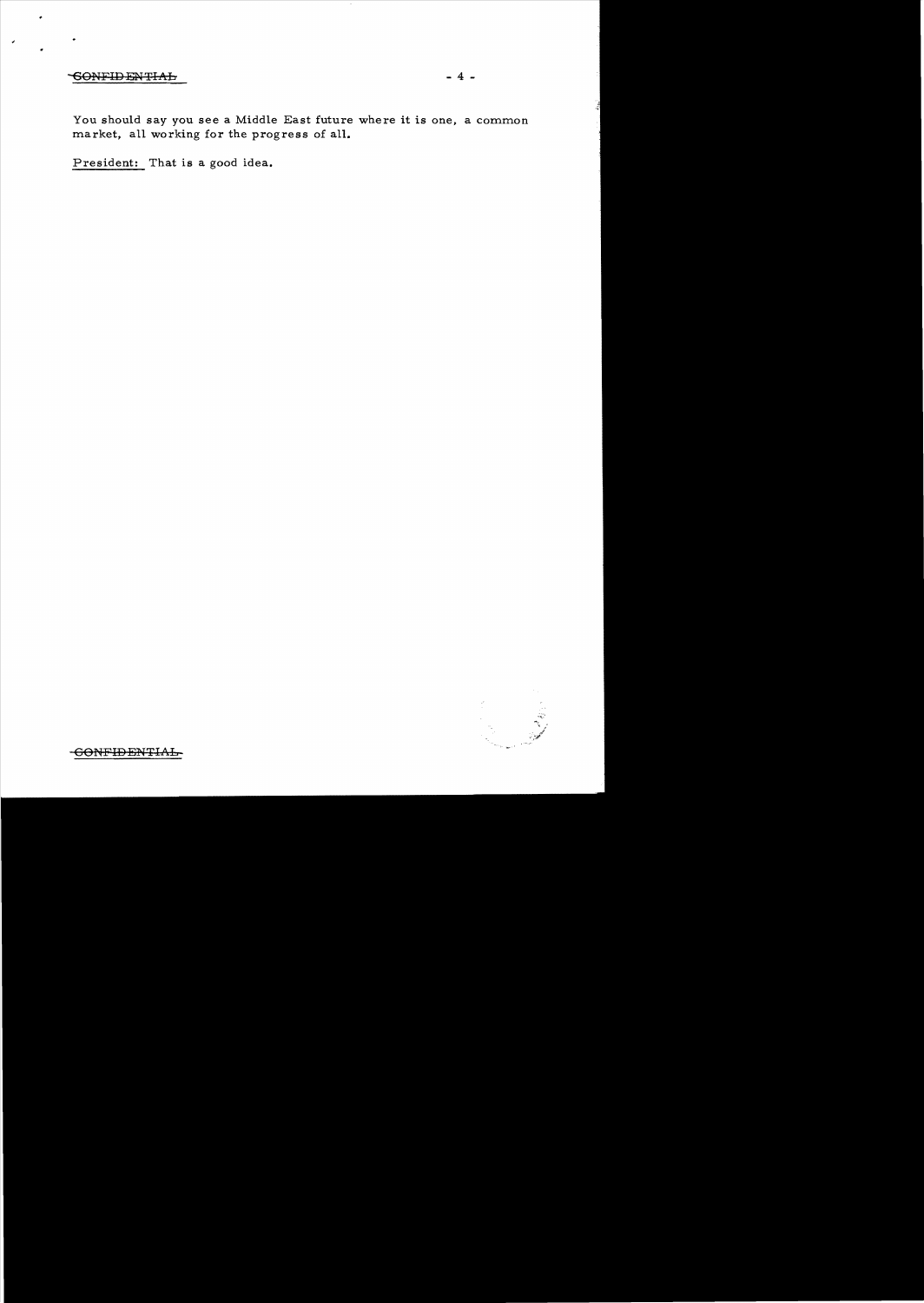Cost Latin statements on P. - Anta Turity - $\sqrt{ }$  $H/8$ amits  $4:30 - 5:10$  $14$  apr 76 5 dans really to hay you company a communication puse lost P'as had todays in Texes, us hole http ante Pomma! Dan Flord + Smychen - Recy amperhol Unit up. Shin climaging. 5 Zong & involue a surg jestier. I met w/Arriges at State upperture- I trish you should be many Resordantial about this This is an important P Ith& I would long the wholething on the form of processed in1903. In uncommentance cuill me Deayard = 7 purigles. Meseasar we started cagot in 1844 and me had u de in Ahin foch amor Paraining vous hilhel. Ce avant papert que me mesto be earns want to avoid losing allof hatin Musica, incl-Mysine espehan un have le cost unite of traders instead of saying set plant on this tracte - there in me with loss and am formule. I trip un should take of pries on this.  $\mathcal{P}_{\mathbb{R}^+}$ J. Layen, Be ches. I monded who you to instruct means I like for a MI: Jonne surior Jeurith bais. 2 mont Tay you have an always who has his frages aie Jurish potre in Ump Fisher. Qu'il per all a \$ I leades + I trink 2 min bom of  $\frac{1}{\sqrt{2}}$ l'patmentant et suverparts- Tob E.O. 12058, SEC. 3.5 NSC MEMO, 11/24/08, STATE DEPT. GUIDELINES, state  $Rv_1 = 3/2/64$ <br>BY local Responses ... NARA. DATE  $-7/1/24$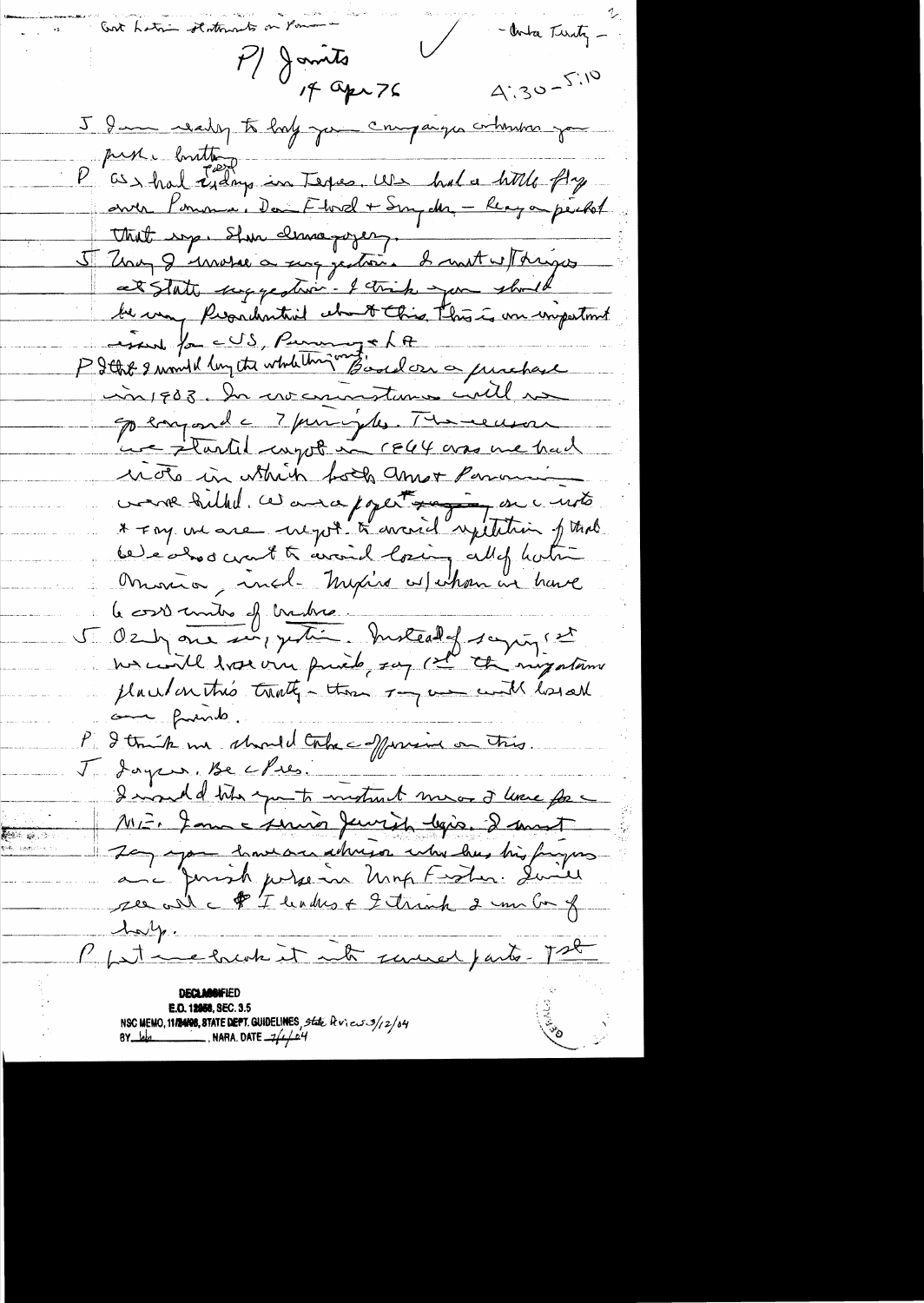Lebmon, We shot Dean Brown are the 5 Total emange z who ago, Amserin Gll me a Christians would be wined out & and would interested W/work 8 hrs We Kind and and le important in settling it but didn't think mid minimum where way course I would read. We accept them with move (they had troops in disguir) i washed I sent int to do  $\alpha$  thing,  $\overline{H}$ Thing all mon omting and a publical avenigents (Discribes). Agrepoly me avecur Prosé tell coal aitette de ha homa und Flortesmon. Ne his donc a fine jut - returnale fongorel retternt Plance also thank Robin for his ustraint. Eum the susans Symmethys was there, tts I hypt their west. Salat, atuil la bee tele avong guy, has not Test Ratin there is no almos guin po much II. Wedo hurthis lijan c/a. he relige at him won the you butage 2 hours aparadox. Apalle entre I have Kurusil on Landie prof. 2 prof emp support a ME inciens. I just cont un principale Odonialy you arrived - It E look med it  $\bigstar^-$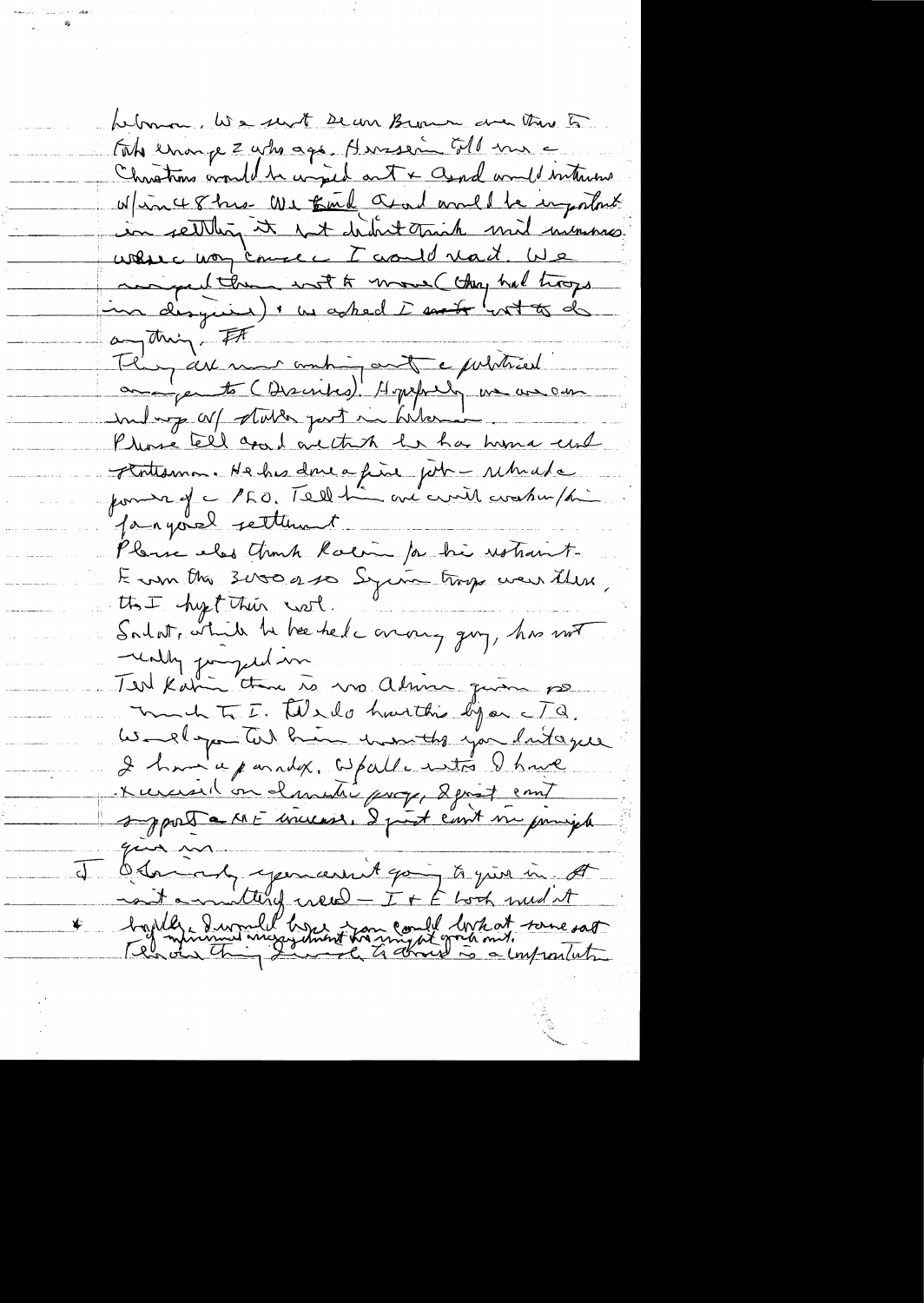but you a Junior enety the your - That why unimot werked c l'esseix I think a Juniob country is going to hunt assent itaille. It with that I loint trying but toon and Xistmile To Lestrue chetins the other day are ominion. 2 think unt is a comptanterant loyers inthin à foot d'annemarche compose sont bebonne omkanse for renewal? P contr't below one were trying to get musthy going which could send as on examed, heroummught he while for could me we will work of him in Librarie Warrhin but we think it essential that churcal tite follows I Aussin + april and getting Use Get pointe troit un could grée invisatif Ratort + have Jardon waget w/I. l'use x placed at / Robin drong often, the mil that are whyat onells forts. Run clednt repet that joschntig, he ha? S. Us, Hussler hus quote perto al it than Kilain P. Y. y. Honsein court regot inder clarks invete.  $\frac{1}{\sqrt{1-\frac{1}{2}}}\frac{1}{\sqrt{1-\frac{1}{2}}}\frac{1}{\sqrt{1-\frac{1}{2}}}\frac{1}{\sqrt{1-\frac{1}{2}}}\frac{1}{\sqrt{1-\frac{1}{2}}}\frac{1}{\sqrt{1-\frac{1}{2}}}\frac{1}{\sqrt{1-\frac{1}{2}}}\frac{1}{\sqrt{1-\frac{1}{2}}}\frac{1}{\sqrt{1-\frac{1}{2}}}\frac{1}{\sqrt{1-\frac{1}{2}}}\frac{1}{\sqrt{1-\frac{1}{2}}}\frac{1}{\sqrt{1-\frac{1}{2}}}\frac{1}{\sqrt{1-\frac{1}{2}}}\frac{1}{\sqrt{1-\frac{$ SE propos as a Trésputite croyet. Mutin year K Invental juger et J Tent is buy strong freehing. Struck it